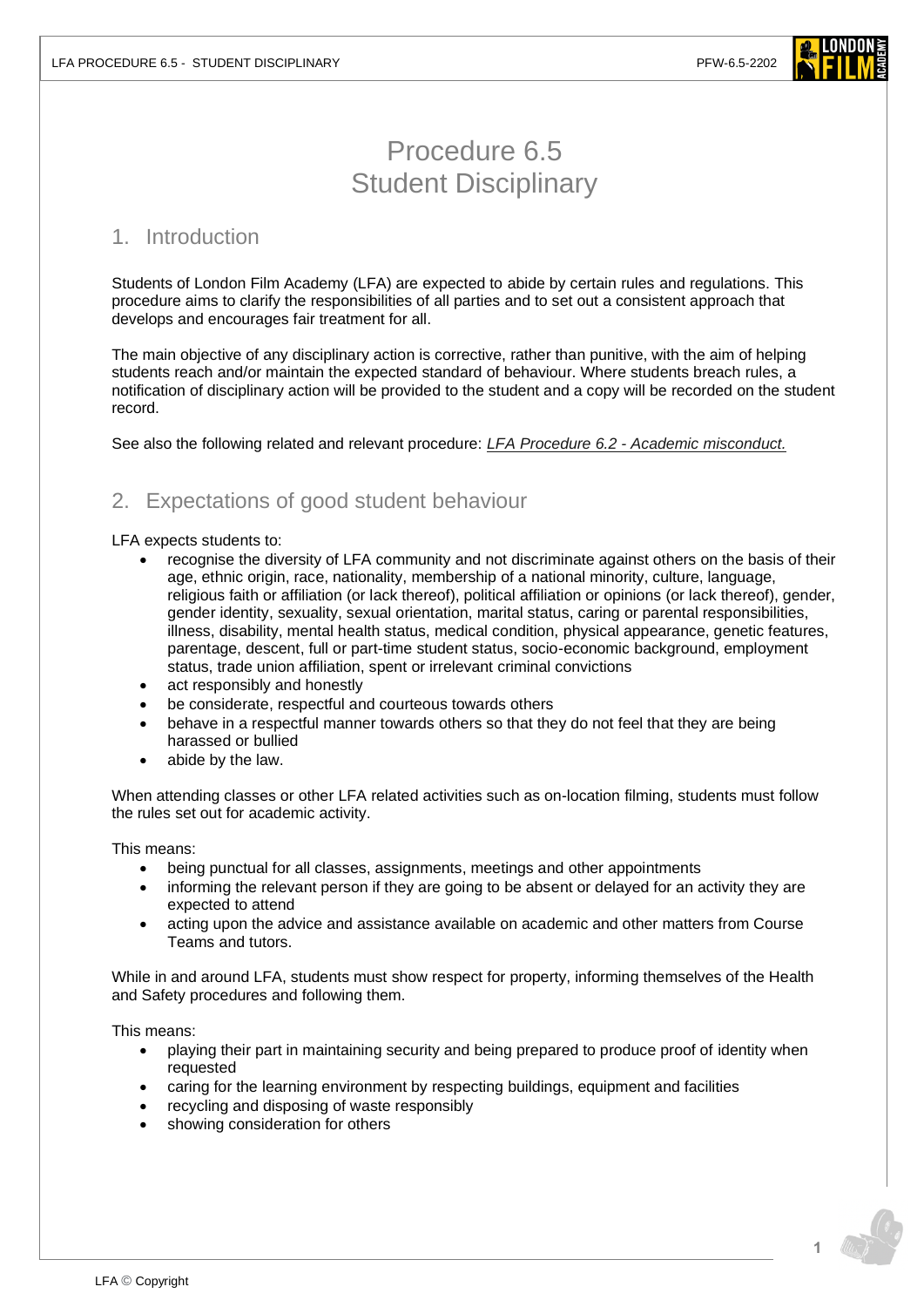- ensuring that their online activity, including virtual learning environments, social networking sites (e.g. Instagram, Facebook, Twitter etc.), blogs or other web resources, refrains from causing offence and cannot be regarded as bullying or harassment
- respecting the right of freedom of speech.

## 3. Gross misconduct

Gross misconduct describes an offence that is so severe that it completely removes LFA's trust and confidence in the student or puts fellow students at risk. Offences that may constitute gross misconduct are given below, but the list is not exclusive or exhaustive:

- fighting with, assaulting or threatening any person
- possession of offensive weapons
- being in possession of and/or using and/or being under the influence of drugs, alcohol, solvents or any other illegal substances
- theft or attempted theft, misappropriation of, destruction of or wilful damage to property or equipment belonging to LFA employees, tutors or students
- any criminal action or attempt to commit a crime
- indecency
- falsifying any documents
- contravening safety regulations
- wilful misconduct and/or disobedience of lawful and reasonable requests/instructions
- further misconduct whilst subject to a final warning, under the disciplinary process
- any harassment or bullying of employees, tutors or students
- acts of incitement or actual acts of discrimination against employees, tutors or students on the grounds of sex, race, disability, religion, race, ethnic or national origin
- unauthorised possession of property belonging to LFA, its employees, tutors or students
- negligence and/or a failure to properly record or account for money or keys, stock, equipment or any other article for which a student is responsible or which has been entrusted to them
- a serious breach of rules relating to the premises at which studies or shoots are being carried out as laid down by LFA or the owner/occupier of the premises
- acts and omissions that may seriously offend an employee, tutor or student and/or detract from LFA's good name and reputation
- serious or persistent breach of any LFA computer equipment, telephone or IT protocol.

Where students commit gross misconduct, they may be summarily expelled under LFA disciplinary process, with or without notice or refund of course fees.

BA/MA students should also refer to the University of Derby's Student Contract: <https://www.derby.ac.uk/study/support/welcome/enrolment/terms-and-conditions/>

### 4. Disciplinary process

It is the responsibility of all students to abide by LFA rules, regulations and expectations of behaviour. Where students fail to comply, LFA may invoke disciplinary procedures, which are as follows:

### **Verbal warning**

A verbal warning by Course Leader and/or the Head of Course will often be the appropriate remedy for an isolated incident of minor misconduct that breaches the rules. Written confirmation of the verbal warning will be given to the student concerned and a copy placed in the student record.

**Written warning**